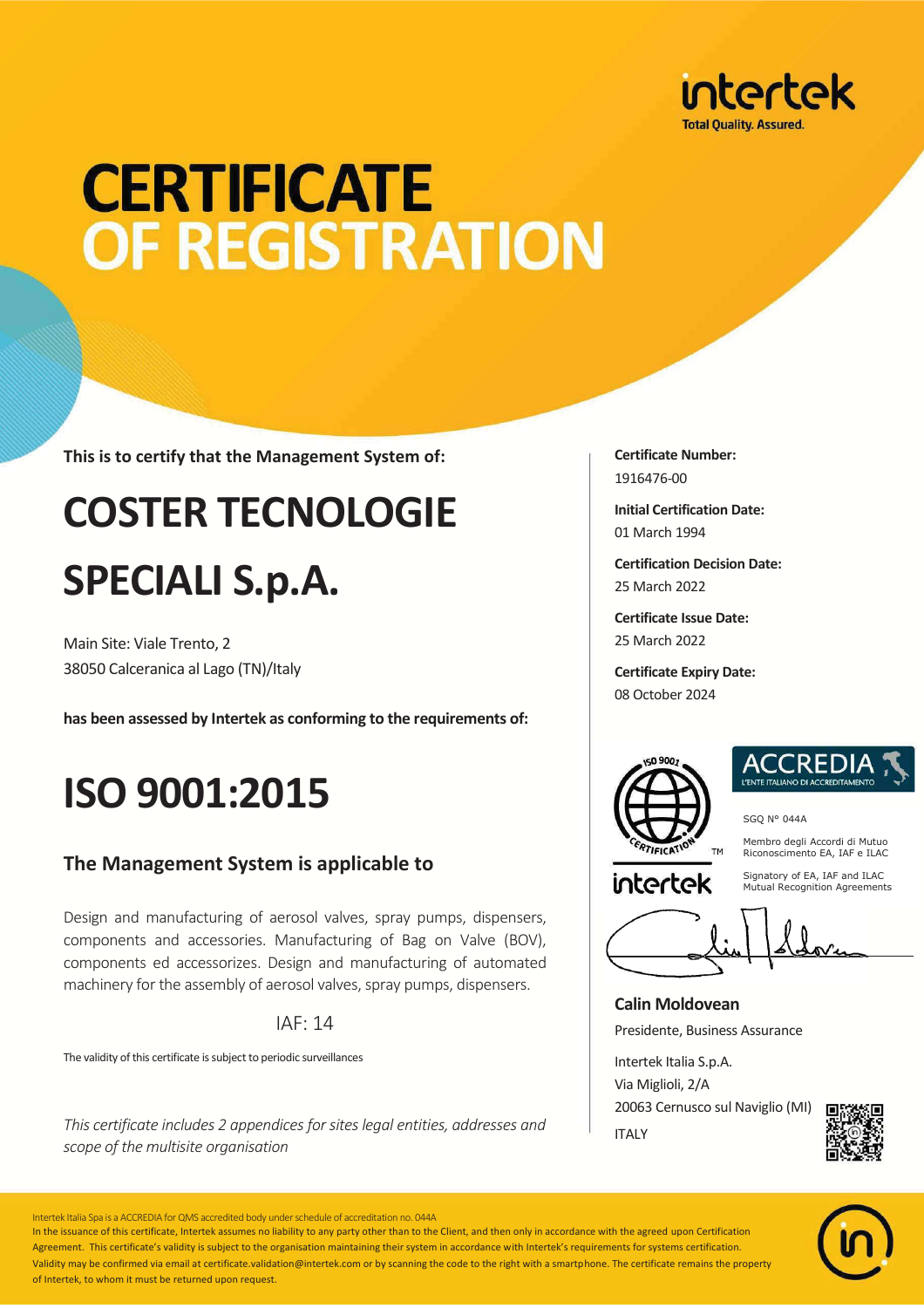

# **APPENDIX TO CERTIFICATE OF REGISTRATION**

**This appendix identifies the locations covered by the management system of:**

## **COSTER TECNOLOGIE**

## **SPECIALI S.p.A.**

*This appendix # 1 is linked to the Main Certificate # 1916476-00 and cannot be shown nor reproduced without it.*

#### **COSTER TECNOLOGIE SPECIALI S.p.A. [COSTER 1]**

Viale Trento, 2 - 38050 Calceranica al Lago (TN)/Italy

Manufacture of aerosol valves, spray pumps, dispensers and accessories. Manufacturing of components

#### **COSTER TECNOLOGIE SPECIALI S.p.A. [COSTER 2]**

Via Cav. Vittorio Donati, 6 - 38050 Calceranica al Lago (TN)/Italy

Manufacture of aerosol valves, spray pumps, dispensers and accessories.

#### **COSTER TECNOLOGIE SPECIALI S.p.A. [COSTER 3]**

Via Eugenio Prati, 25/f - 38052 Caldonazzo (TN)/Italy

Manufacture of aerosol valves, components and accessories.

**Certificate Number:** 1916476-A-00

**Initial Certification Date:** 01 March 1994

**Certification Decision Date:** 25 March 2022

**Certificate Issue Date:** 25 March 2022

**Certificate Expiry Date:** 08 October 2024





SGQ N° 044A

Membro degli Accordi di Mutuo Riconoscimento EA, IAF e ILAC

intertek

Signatory of EA, IAF and ILAC Mutual Recognition Agreements

**Calin Moldovean**

Presidente, Business Assurance

Intertek Italia S.p.A. Via Miglioli, 2/A 20063 Cernusco sul Naviglio (MI) ITALY





Intertek Italia Spa is a ACCREDIA for QMS accredited body under schedule of accreditation no. 044A

In the issuance of this certificate, Intertek assumes no liability to any party other than to the Client, and then only in accordance with the agreed upon Certification Agreement. This certificate's validity is subject to the organisation maintaining their system in accordance with Intertek's requirements for systems certification. Validity may be confirmed via email at certificate.validation@intertek.com or by scanning the code to the right with a smartphone. The certificate remains the property of Intertek, to whom it must be returned upon request.